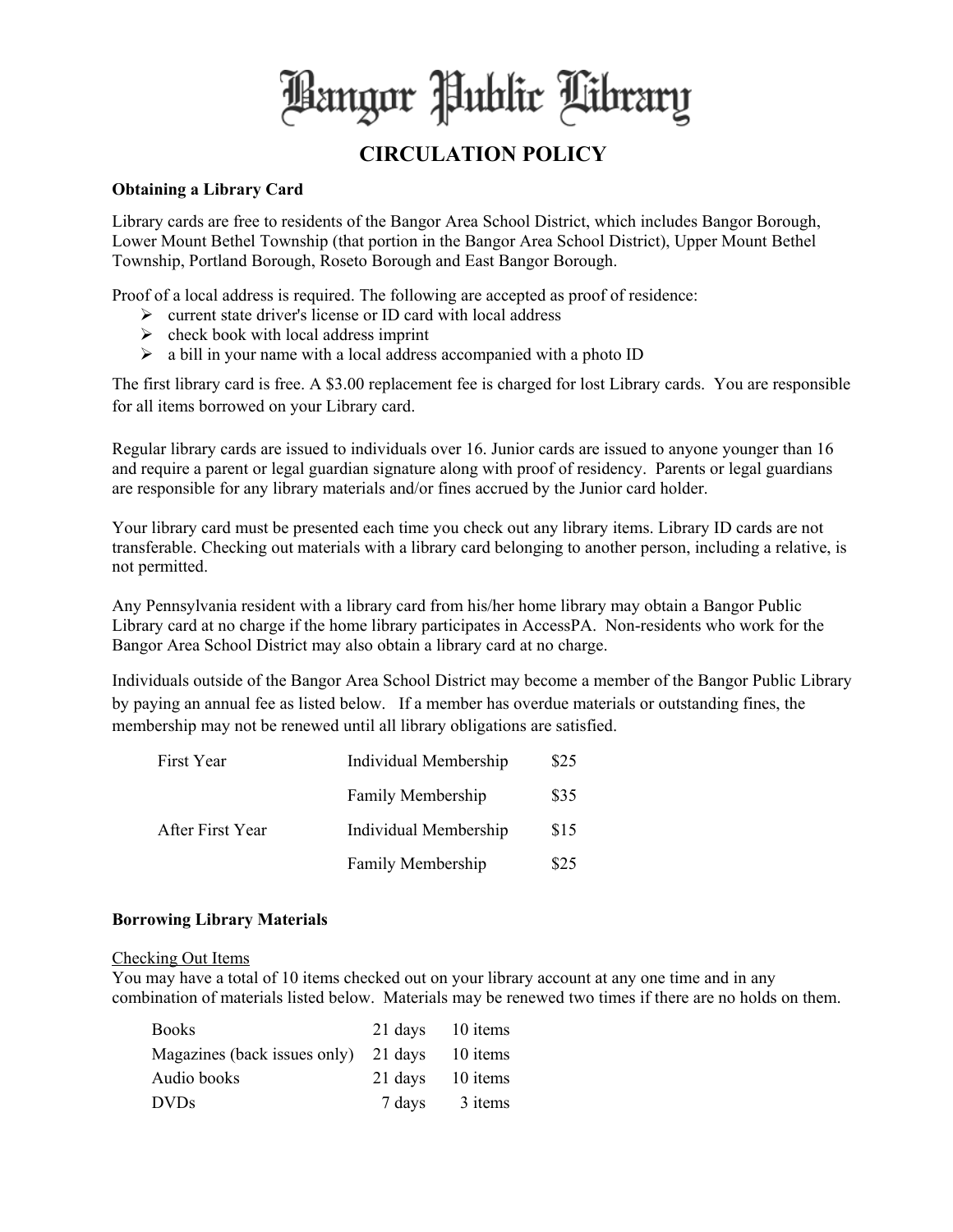# Overdue Materials

Library materials are overdue after closing on the day the items are due. Books put in the book drop after the Library has closed for the day will be checked in the next day, making them one day overdue. Late fees are assessed per item per day from the first day past due.

## Fines (per day/per item)

| <b>Books</b> | \$.25  |
|--------------|--------|
| Magazines    | \$.25  |
| Audio books  | \$.25  |
| <b>DVDs</b>  | \$1.00 |

Fines do not accumulate on days the library is closed. The maximum fine is \$10.00 per item. Computer access is blocked for fines over \$3.00

# Fees

| Lost or damaged material | \$5.00 processing fee plus replacement cost      |
|--------------------------|--------------------------------------------------|
| Lost Library card        | \$3.00 replacement fee except as otherwise noted |

# DVD Replacement Fees

Damaged or broken cases patron must pay the following fee: 1 Disk: \$3.00, 2 Disk: \$4.00, 4 Disk: \$5.00, 6 Disk: \$6.00

If disk is lost, but cases is returned the fee is \$5.00 processing fee plus replacement cost If the disk and the case are both lost the fee is \$5.00 processing fee plus the cost of the case and replacement cost.

# Renewing Items

Books may be renewed at the library or by telephone. You also may renew the books yourself via our online catalog. Books first renewal will be automatic as long as the book is eligible. Books may be placed on hold via our online catalog. Please note: Inter-Library Loan items and items on hold may not be renewed.

# Overdue Notification

A person shall receive three (3) notices by phone/email to return library property that is overdue. After (3) phone calls patron's name will be turned over to the Director of calling. At least one (1) notice will be written and will request that the property be returned. It also will include a bill for the replacement value of the property PLUS a \$5.00 processing fee for each item. Parents and/or legal guardians are responsible for overdue materials charged out to Junior cards.

New process for overdue notification:

- The patron will be called (3) times when materials are overdue. If unable to reach by phone or leave a message, patron's name will be forward to the Director.
- An overdue notice will be emailed when materials are overdue.
- After the above attempts, the patron will receive a letter that includes the PA Library Statute regarding overdue materials, the amount owed and notification that the next step will be to turn the account over to the local magistrate.
- The overdue account information will be sent to the magistrate. At that point the patron must follow the instructions of the magistrate.